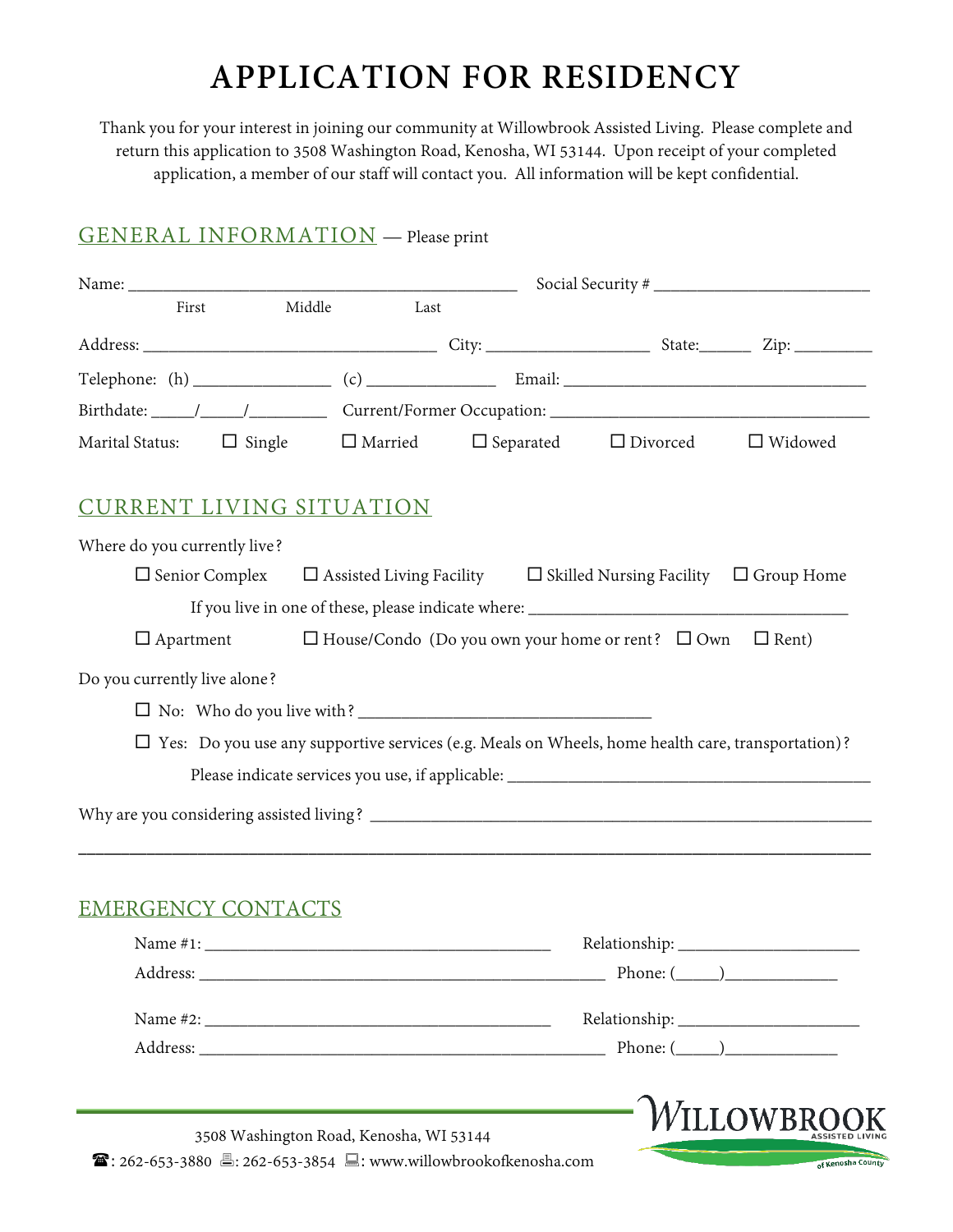### Application for Residency – Page 2 of 3

# DAILY LIVING

How do you enjoy spending your time? What hobbies do you have? \_\_\_\_\_\_\_\_\_\_\_\_\_\_\_\_\_\_\_\_\_\_\_\_\_\_\_\_\_\_\_\_\_\_\_\_

Please describe yourself in the following areas in whether you need none, some, or full assistance:

|                                                   |   | None Some | <b>Full</b> | None Some Full              |
|---------------------------------------------------|---|-----------|-------------|-----------------------------|
| Bathing $\Box$                                    |   |           |             | Laundry $\Box$<br>ப         |
| Dressing $\Box$                                   |   |           |             | Shopping $\Box$<br>$\sqcup$ |
| Eating $\square$                                  |   |           |             | Toileting $\square$<br>ப    |
| Finances                                          | ⊔ |           |             | Transportation<br>ப         |
| Housekeeping $\Box$                               |   |           |             | Walking $\Box$<br>ப         |
| What other assistance do you feel you need? __    |   |           |             |                             |
| What special equipment or devices do you require? |   |           |             |                             |

\_\_\_\_\_\_\_\_\_\_\_\_\_\_\_\_\_\_\_\_\_\_\_\_\_\_\_\_\_\_\_\_\_\_\_\_\_\_\_\_\_\_\_\_\_\_\_\_\_\_\_\_\_\_\_\_\_\_\_\_\_\_\_\_\_\_\_\_\_\_\_\_\_\_\_\_\_\_\_\_\_\_\_\_\_\_\_\_\_\_\_

# MEDICAL AND INSURANCE INFORMATION

| $\Box$ No                                                                                                                                                                                                                                                                                                                                                                                                                                                                                                                                                                                                                |
|--------------------------------------------------------------------------------------------------------------------------------------------------------------------------------------------------------------------------------------------------------------------------------------------------------------------------------------------------------------------------------------------------------------------------------------------------------------------------------------------------------------------------------------------------------------------------------------------------------------------------|
| $\Box$ No                                                                                                                                                                                                                                                                                                                                                                                                                                                                                                                                                                                                                |
| $\Box$ No                                                                                                                                                                                                                                                                                                                                                                                                                                                                                                                                                                                                                |
|                                                                                                                                                                                                                                                                                                                                                                                                                                                                                                                                                                                                                          |
|                                                                                                                                                                                                                                                                                                                                                                                                                                                                                                                                                                                                                          |
|                                                                                                                                                                                                                                                                                                                                                                                                                                                                                                                                                                                                                          |
|                                                                                                                                                                                                                                                                                                                                                                                                                                                                                                                                                                                                                          |
|                                                                                                                                                                                                                                                                                                                                                                                                                                                                                                                                                                                                                          |
|                                                                                                                                                                                                                                                                                                                                                                                                                                                                                                                                                                                                                          |
|                                                                                                                                                                                                                                                                                                                                                                                                                                                                                                                                                                                                                          |
|                                                                                                                                                                                                                                                                                                                                                                                                                                                                                                                                                                                                                          |
|                                                                                                                                                                                                                                                                                                                                                                                                                                                                                                                                                                                                                          |
|                                                                                                                                                                                                                                                                                                                                                                                                                                                                                                                                                                                                                          |
| WILLOWBR                                                                                                                                                                                                                                                                                                                                                                                                                                                                                                                                                                                                                 |
| of Kenosha County                                                                                                                                                                                                                                                                                                                                                                                                                                                                                                                                                                                                        |
| $\Box$ Yes<br>$\Box$ Yes<br>$\Box$ Yes<br>Do you smoke? Yes $\Box$ No $\Box$ Note: Willowbrook Assisted Living is a non-smoking facility/property.<br>Please list all your medical insurances, including supplemental and long term care:<br>Have you previously been admitted to a residence facility? $\Box$ Skilled Nursing (Nursing Home)<br>$\Box$ Mental Health/Psychiatric $\Box$ Rehabilitation $\Box$ Developmentally Disabled $\Box$ Other<br>Have you had a hospital stay within the previous 6 months? Yes $\square$ No $\square$<br><b>☎</b> : 262-653-3880 昌: 262-653-3854 吕: www.willowbrookofkenosha.com |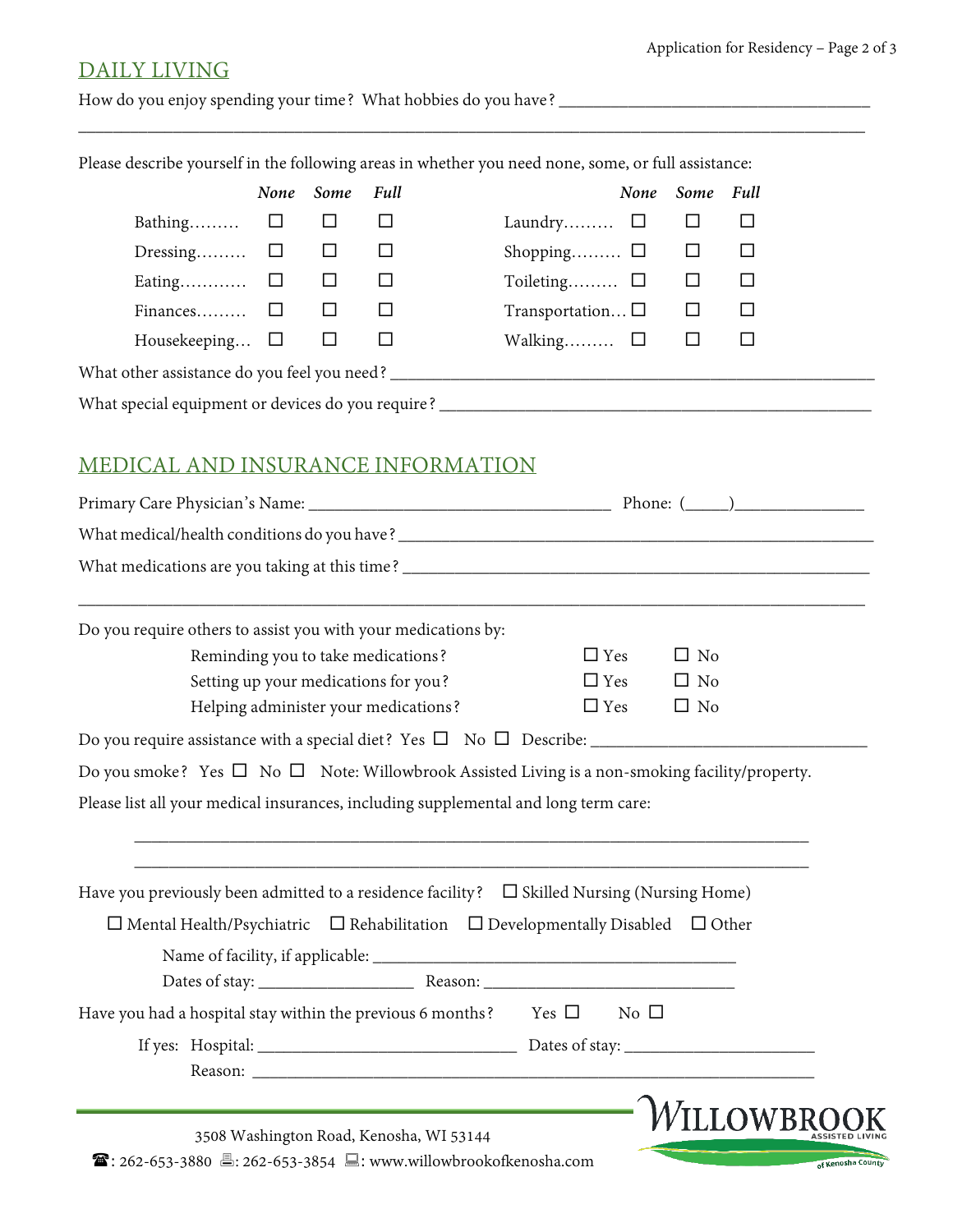## LEGAL RESPONSIBILITY (Check all that apply)

 $\square$  Power of Attorney for Health Care (Durable)

Activated: Yes No If yes, date activated: \_\_\_\_\_\_\_\_\_\_\_\_\_\_\_

 $\overline{\phantom{a}}$  , and the contribution of the contribution of  $\overline{\phantom{a}}$  , and  $\overline{\phantom{a}}$  , and  $\overline{\phantom{a}}$  , and  $\overline{\phantom{a}}$  , and  $\overline{\phantom{a}}$  , and  $\overline{\phantom{a}}$  , and  $\overline{\phantom{a}}$  , and  $\overline{\phantom{a}}$  , and  $\overline{\phantom{a}}$  , and Responsible Agent (Primary) Responsible Agent (Alternate)

 $\Box$  Power of Attorney for Finances (Durable)

 $\overline{\phantom{a}}$  , and the contribution of the contribution of  $\overline{\phantom{a}}$  , and  $\overline{\phantom{a}}$  , and  $\overline{\phantom{a}}$  , and  $\overline{\phantom{a}}$  , and  $\overline{\phantom{a}}$  , and  $\overline{\phantom{a}}$  , and  $\overline{\phantom{a}}$  , and  $\overline{\phantom{a}}$  , and  $\overline{\phantom{a}}$  , and Responsible Agent (Primary) Responsible Agent (Alternate)

Court Appointed Guardian Name of Guardian: \_\_\_\_\_\_\_\_\_\_\_\_\_\_\_\_\_\_\_\_\_\_\_\_\_\_\_\_\_\_\_\_\_\_\_\_

*Copies of applicable documents must be presented at time of admission.*

# FINANCIAL INFORMATION

Willowbrook Assisted Living has a monthly rate between \$4,995 and \$7,095 plus the cost of additional services and fees. Applicants are responsible for providing financial information demonstrating that they have sufficient financial resources available to allow residency for two years minimum. Willowbrook does not accept Medicaid waiver programs, such as Family Care, Family Care Partnership, IRIS, Community Options Program Waiver (COP), or Community Integration Program Waiver (CIP). We do accept long-term care insurance.

**Please complete the attached Confidential Financial Statement and submit with this application.**

*I understand and agree that this application is neither a contract nor a reservation for residence. Nothing contained in this document obligates or entitles me to a room at Willowbrook Assisted Living until a Residency Agreement has been signed by all parties involved. I certify that all of the information that I have given on this application is correct and complete and hereby authorize Willowbrook Assisted Living to make any inquiries necessary to evaluate my eligibility to reside at Willowbrook Assisted Living.*

| Is there someone helping you with your application? If so, may we contact them? Yes $\square$ No $\square$ |                                                                              |                    |                   |
|------------------------------------------------------------------------------------------------------------|------------------------------------------------------------------------------|--------------------|-------------------|
|                                                                                                            |                                                                              |                    |                   |
|                                                                                                            |                                                                              |                    |                   |
|                                                                                                            | Phone: $(\_\_\_\_\_\_\_\_\_$ Cell: $(\_\_\_\_\_\_\_\_$ Cell: $(\_\_\_\_\_\_$ |                    |                   |
|                                                                                                            |                                                                              |                    |                   |
| <b>☎</b> : 262-653-3880 昌: 262-653-3854 吕: www.willowbrookofkenosha.com                                    | 3508 Washington Road, Kenosha, WI 53144                                      | <b>WILLOWBROOK</b> | of Kenosha County |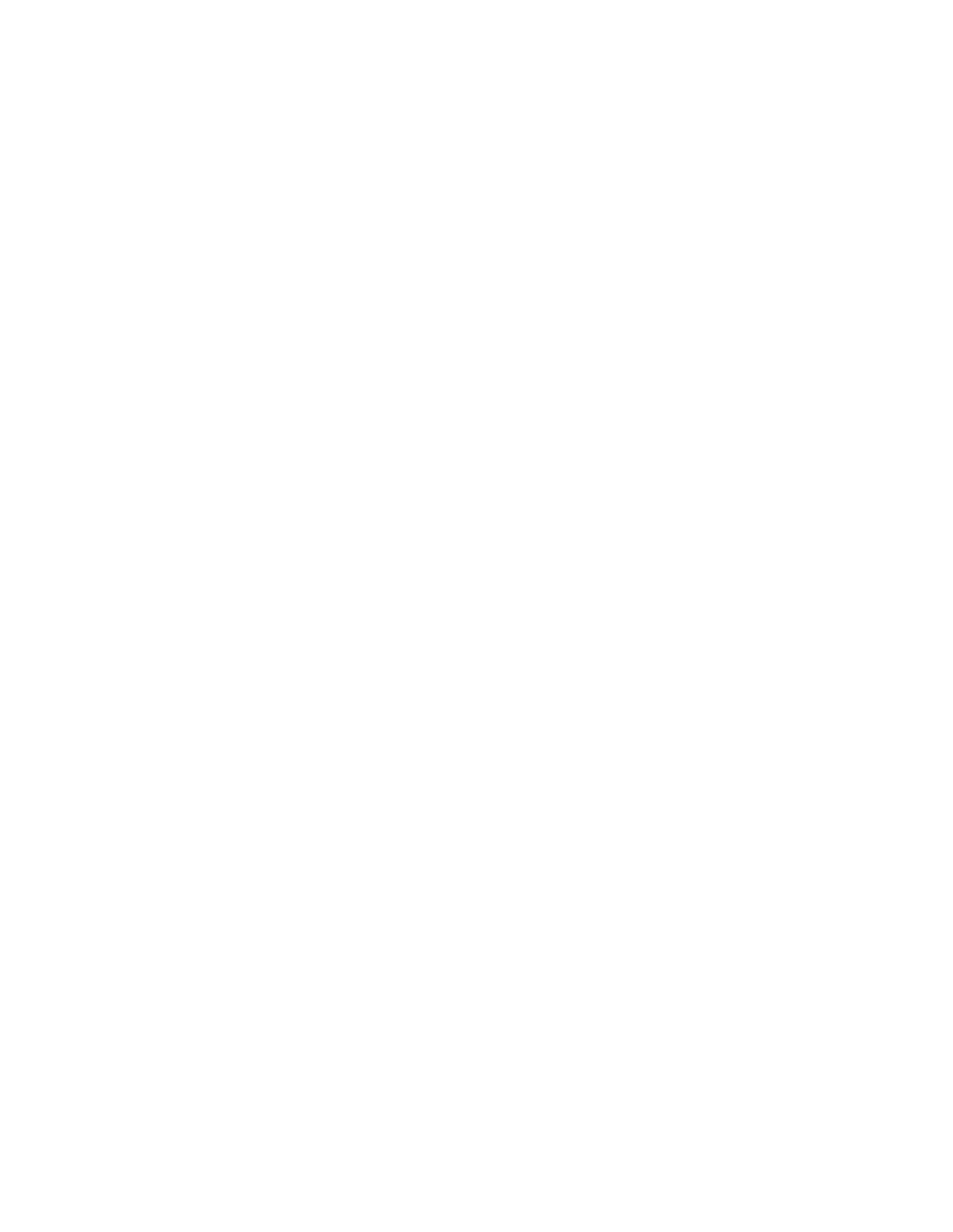# **CONFIDENTIAL FINANCIAL STATEMENT**

For purposes of applying for admission to **WILLOWBROOK** ("Facility"), I am providing the following complete and accurate description of my financial condition.

| Marital Status: National Status States and States States and States States and States States and States States | If married, name of spouse: |
|----------------------------------------------------------------------------------------------------------------|-----------------------------|

**INCOME: Please identify your monthly income. If you are married, include the income of your spouse. If you receive a type of income that is not listed, use the "other" category to identify this income. Unless expressly noted, you represent that all income is available to pay for your care and/or services. All boxes should be completed. If a source of income is not applicable, mark "N/A" in the box. Please use additional pages as necessary.**

| <b>Monthly Income</b>                     | Applicant (per month) | Spouse (per month) |
|-------------------------------------------|-----------------------|--------------------|
| Social Security                           | \$                    | \$                 |
| <b>Veterans Benefits</b>                  | \$                    | \$                 |
| <b>SSI</b> (Supplemental Security Income) | \$                    | \$                 |
| Alimony                                   | \$                    | \$                 |
| <b>Unemployment Compensation</b>          | \$                    | \$                 |
| Pension                                   | \$                    | \$                 |
| <b>Retirement Plans</b>                   | \$                    | \$                 |
| <b>Disability Plans</b>                   | \$                    | \$                 |
| <b>Income from Stocks and Bonds</b>       | \$                    | \$                 |
| Rental Income Paid to You                 | \$                    | \$                 |
| Annuities                                 | \$                    | \$                 |
| <b>Trust Fund</b>                         | \$                    | \$                 |
| <b>Interest Income from Savings</b>       | \$                    | \$                 |
| Other:                                    | \$                    | \$                 |
| <b>Total Monthly Income</b>               | \$                    | \$                 |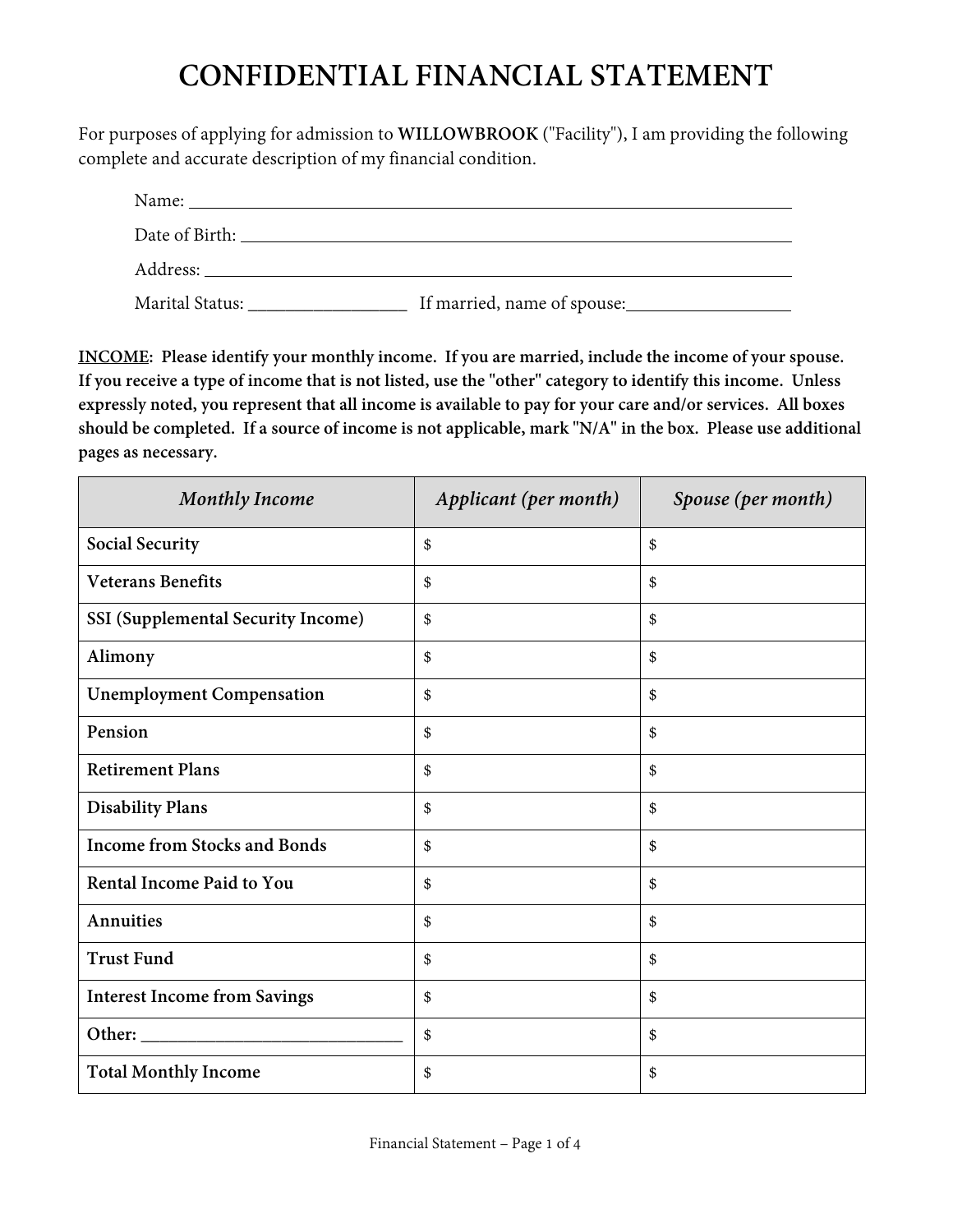**ASSETS. Please list your current assets. If an asset is owned by a trust, indicate the name and type of trust in the owner column. If an asset is jointly owned, identify the other owners and your percentage of ownership. Unless expressly noted, you represent that the listed assets are available to pay for your care and/or services. All boxes should be completed. If an asset type is not applicable, mark "N/A" in the owner and amount box. Please use additional pages as necessary.**

| Assets                             | Owner (applicant, spouse, jointly, trust)<br>If jointly, identify co-owner.<br>If trust, identify name of trust. | Amount |
|------------------------------------|------------------------------------------------------------------------------------------------------------------|--------|
| <b>Checking Account</b>            |                                                                                                                  |        |
|                                    |                                                                                                                  | \$     |
| Interest Bearing: Yes No           |                                                                                                                  |        |
| $Account # \_$                     |                                                                                                                  |        |
| <b>Additional Checking Account</b> |                                                                                                                  |        |
|                                    |                                                                                                                  | \$     |
| Interest Bearing: Yes No           |                                                                                                                  |        |
| $Account # \_$                     |                                                                                                                  |        |
| <b>Savings Account</b>             |                                                                                                                  |        |
|                                    |                                                                                                                  | \$     |
| $Account \#:\_$                    |                                                                                                                  |        |
| <b>Additional Savings Account</b>  |                                                                                                                  |        |
|                                    |                                                                                                                  | \$     |
| $Account \#:\_$                    |                                                                                                                  |        |
| Cash on Hand                       |                                                                                                                  | \$     |
| <b>Stocks</b>                      |                                                                                                                  | \$     |
|                                    |                                                                                                                  |        |
| <b>Bonds</b>                       |                                                                                                                  |        |
|                                    |                                                                                                                  | \$     |
| <b>Certificates of Deposit</b>     |                                                                                                                  | \$     |
| Money Owed to You                  |                                                                                                                  | \$     |
| <b>Real Estate Owned</b>           |                                                                                                                  | \$     |
| Description:                       |                                                                                                                  |        |
| <b>Land Contract</b>               |                                                                                                                  | \$     |
| Farm Equipment                     |                                                                                                                  | \$     |
| Livestock                          |                                                                                                                  | \$     |
| Vehicles                           |                                                                                                                  | \$     |
| <b>Burial Trust</b>                |                                                                                                                  | \$     |
|                                    |                                                                                                                  | \$     |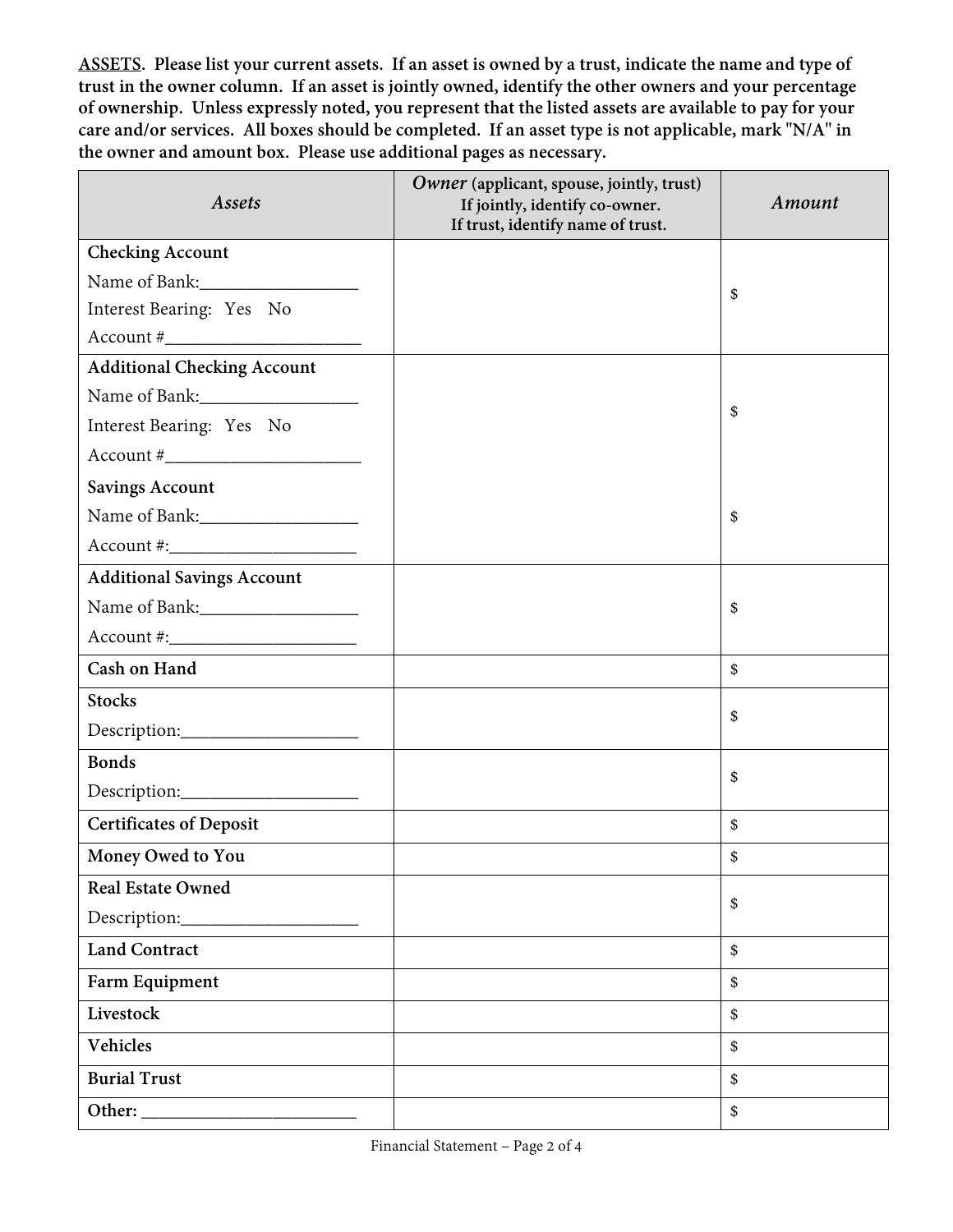**TRANSFER OF ASSETS: Please identify any assets or other financial resources worth over \$5,000 that you have given away or sold for less than fair market value within the last five years. Please use additional pages as necessary.**

| Date of Gift or Sale: <u>Capacitan Communication</u> |
|------------------------------------------------------|
|                                                      |
| Amount Received: National Amount Received:           |

**LIABILITIES: Indicate any significant liabilities that you owe. All boxes should be completed. If a liability is not applicable, mark "N/A" in the amount box. If a liability type is not listed, please use the "other" category to identify those liabilities. Please use additional pages as necessary.**

| Liabilities                   | Amount |
|-------------------------------|--------|
| <b>Credit Cards</b>           | \$     |
| <b>Taxes</b>                  | \$     |
| <b>Medical Bills</b>          | \$     |
| Mortgage                      | \$     |
| Loans:                        | \$     |
| <b>Health Insurance Costs</b> | \$     |
| Other:<br>Describe:           | \$     |

### **POWER OF ATTORNEY FOR FINANCES:**

| Do you have a Power of Attorney for Finances: Yes_ |  | N <sub>0</sub> |
|----------------------------------------------------|--|----------------|
|----------------------------------------------------|--|----------------|

If yes, please provide name of agent:

### **MEDICARE:**

Are you enrolled in Medicare Part A? Yes \_\_ No \_\_

| If you are not eligible, do you have an equivalent insurance policy? Yes _ |  | $\rm No$ |
|----------------------------------------------------------------------------|--|----------|
|----------------------------------------------------------------------------|--|----------|

Do you have a supplemental Medicare policy ("Medigap")? Yes, describe: No \_\_\_\_\_\_\_

## **LONG-TERM CARE INSURANCE:**

Do you have long-term care insurance? Yes \_\_ No \_\_

If yes, provide name of insurance company:

Primary Insurance: \_\_\_\_\_\_\_\_\_\_\_\_\_\_\_\_\_\_\_\_\_\_\_\_\_\_\_\_\_\_\_\_\_\_ Secondary Insurance: \_\_\_\_\_\_\_\_\_\_\_\_\_\_\_\_\_\_\_\_\_\_\_\_\_

Financial Statement – Page 3 of 4